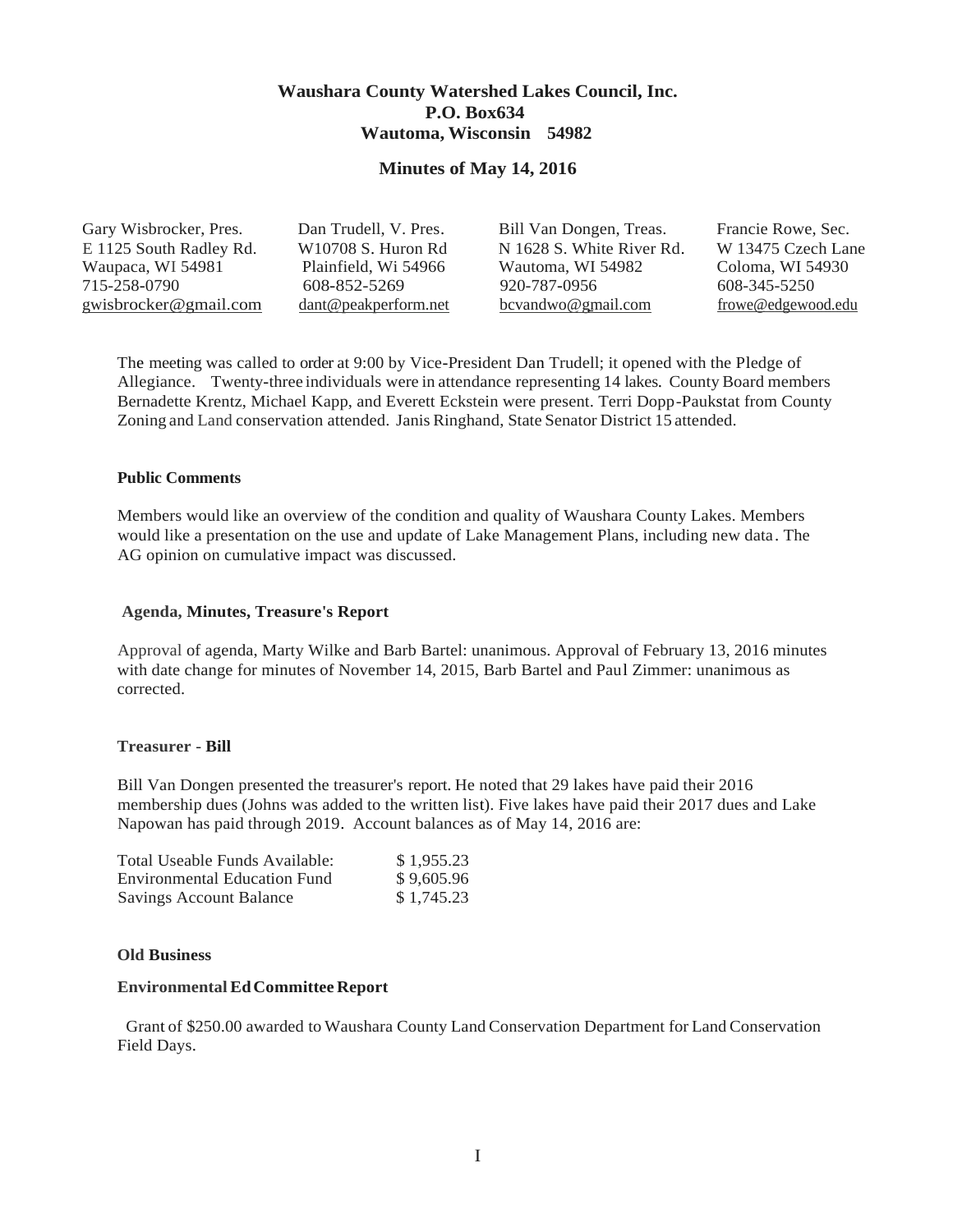#### **New Business**

None

## **DNR Request**

No Requests

## **AIS Grant Program**

AIS grant requests are very competitive. Work with DNR (contact Ted Johnson at 920-424-2104) to create the grant application. Guidelines for grants at [http://dnr.wi.gov/Aid/SurfaceWater.html](http://dnr.wi.gov/Aid/SurfaceWater.html%20.) . Presentation at August meeting concerning AIS grants statewide and local.

### **Land Conservation Request**

Conservation Field Days successful, thanks to all the volunteers. Department working on nutrient management plans, has applied for FEMA grant. Need volunteers tomonitor stream water flow inRichford and Dakota, contact Ed Hernandez at 920-787-0443. Lake Management Plans are moving to their final stages, 14 have received DNR approval, 11 have been submitted for approval, and 4 are awaiting Lake group approval. D.A.S.H. project scope and budget being determined. Summer conservation program cost share dollars are still available contact Ed at 920-787-0443.

### **UW-Extension**

No Requests

## **Wild Rose Fish Hatchery**

Joan Voght reviewed the Wild Rose Hatchery with Video and Tour.

#### **Vouchers**

Approval of bills and payment (including Environmental Ed grant), Paul Zimmer and Mark Theis unanimous.

### **Meeting Adjourned**

No further business, meeting adjourned by Vice-President Dan Trudell at 10:30 am.

Respectfully submitted, Bill Van Dongen, Treasurer